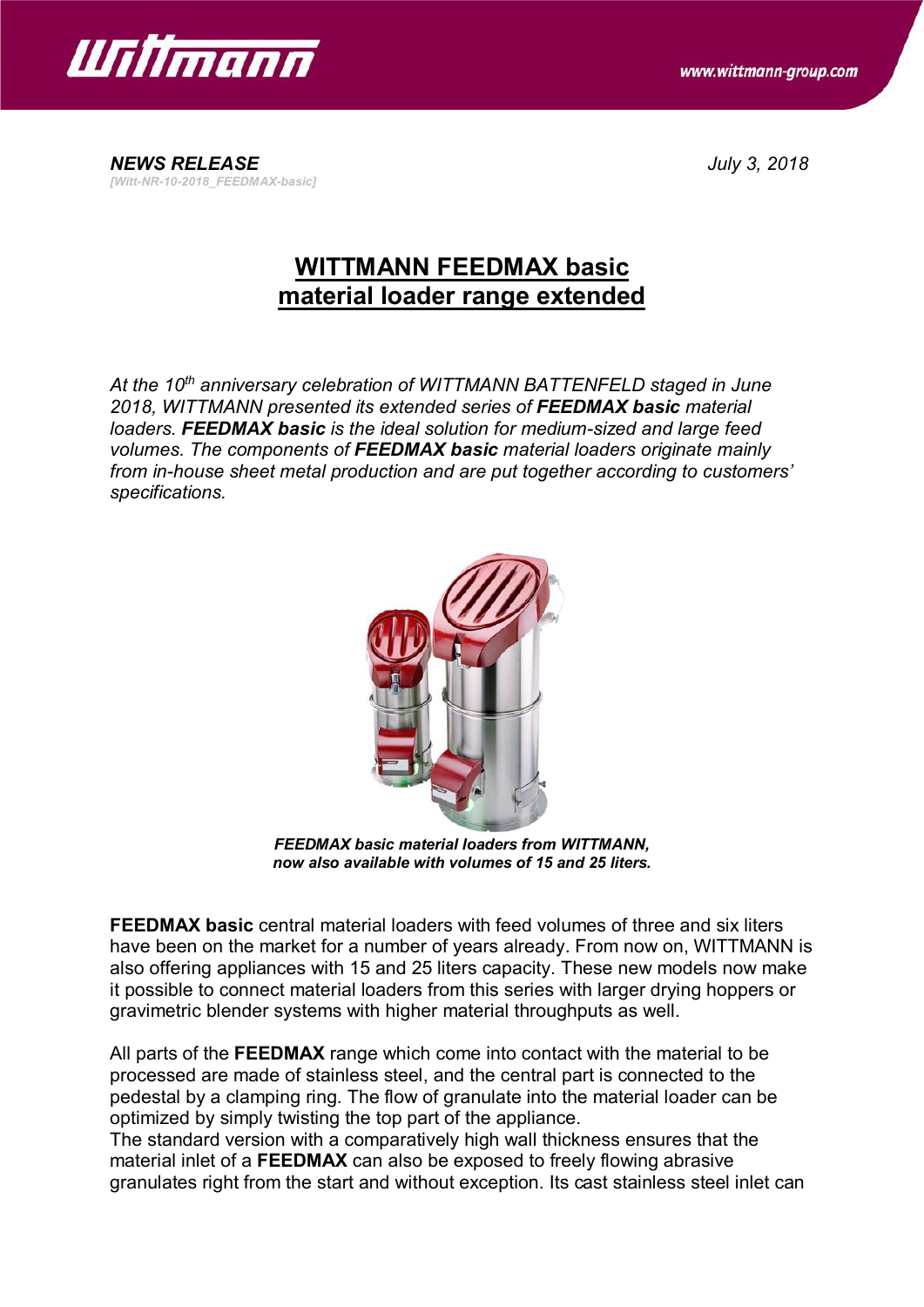

be equipped with different inlet valves. A sealing surface on the vacuum stopper ensures reliable functionality on the vacuum side of the appliance.

The lids of the larger models are also very easy to open, since there are no hoses in the way.

Setting the materials handling period with a potentiometer is also very simple. In combination with a blower station, it is possible to handle both long and short transport distances. The handling period can be adjusted very quickly to changed conditions.

Several appliances can be connected with each other and operated jointly via a central operating unit, which then makes it possible to set up a small central material handling system.

The status of every **FEEDMAX** is easily visible, and from a distance. The bright **ambiLED** status display signals any conditions which may present problems, such as lack of material.

The new **FEEDMAX basic** material loaders with 15 and 25 liters capacity can be used for material throughputs from about 50 to 100 kg/h, and be operated with blower stations of different outputs.

------------------------------

The WITTMANN Group is a worldwide leader in the manufacturing of injection molding machines, robots and peripheral equipment for the plastics industry. Headquartered in Vienna/Austria, the WITTMANN Group consists of two main divisions, WITTMANN BATTENFELD and WITTMANN, which operate 8 production facilities in 5 countries, including 34 direct subsidiary offices located in all major plastics markets around the world.

WITTMANN BATTENFELD focuses on the independent market growth in the manufacturing of state-of-the-art injection molding machines and process technology, providing a modern and comprehensive range of machinery in a modular design that meets the actual and future requirements of the plastic injection molding market. WITTMANN's product range includes robots and automation systems, material handling systems, dryers, gravimetric and volumetric blenders, granulators, mold temperature controllers and chillers. With this comprehensive range of peripheral equipment, WITTMANN can provide plastics processors with solutions that cover all production requirements, ranging from autonomous work cells to integrated plantwide systems.

The syndication of the WITTMANN Group has led to connectivity between all product lines, providing the advantage plastics processors have been looking for in terms of a seamless integration of injection molding machines, automation and auxiliary equipment – all occurring at a progressive rate.